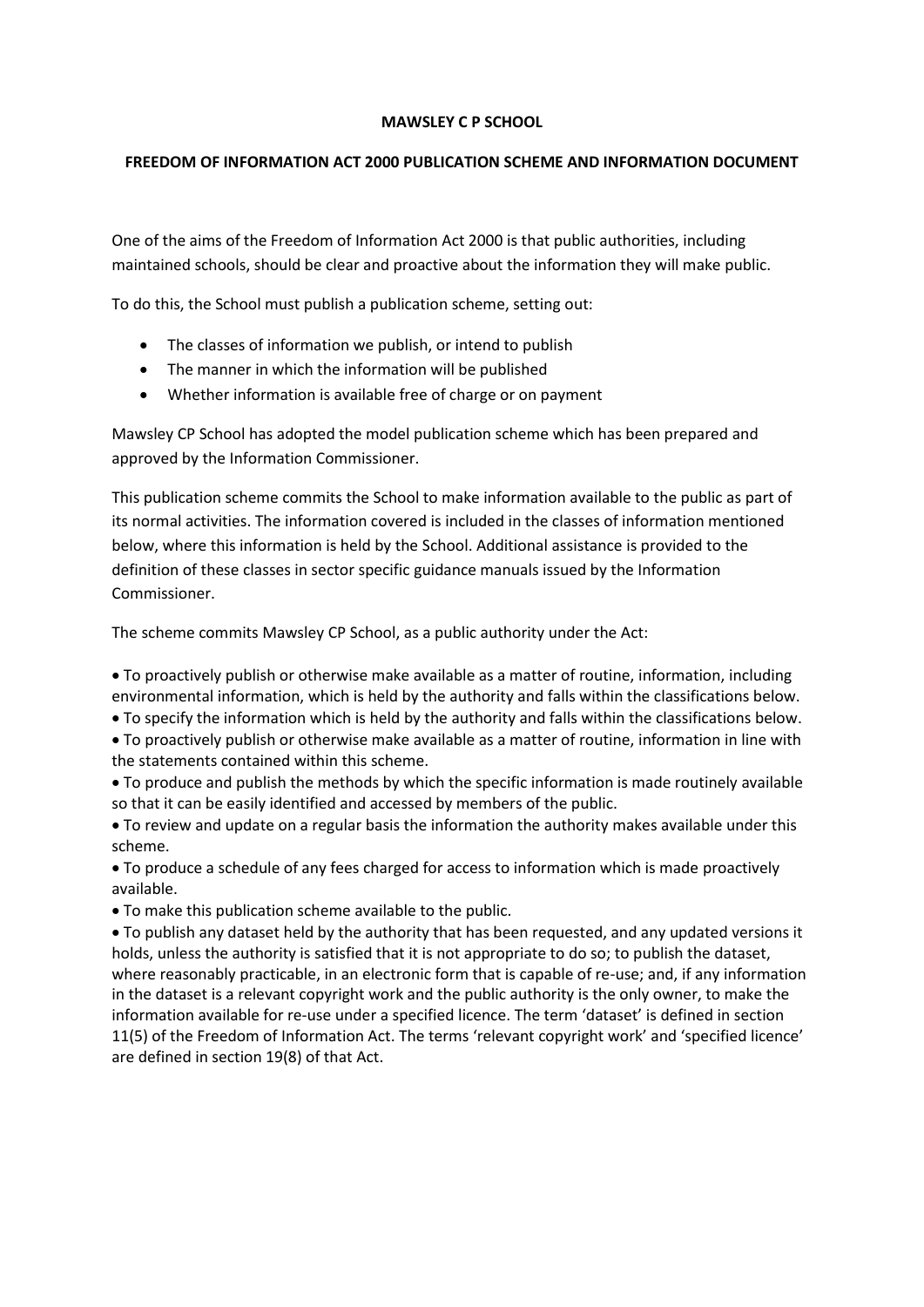## **CLASSES OF INFORMATION**

#### **Who we are and what we do**

Organisational information, locations and contacts, constitutional and legal governance.

#### **What we spend and how we spend it**.

Financial information relating to projected and actual income and expenditure, tendering, procurement and contracts.

#### **What our priorities are and how we are doing**

Strategy and performance information, plans, assessments, inspections and reviews.

#### **How we make decisions**

Policy proposals and decisions. Decision making processes, internal criteria and procedures, consultations.

#### **Our policies and procedures**

Current written protocols for delivering our functions and responsibilities.

#### **Lists and registers**

Information held in registers required by law and other lists and registers relating to the functions of the School.

#### **The services we offer**

Advice and guidance, booklets and leaflets, transactions and media releases. A description of the services offered.

The classes of information will not generally include:

- Information the disclosure of which is prevented by law, or exempt under the Freedom of Information Act, or is otherwise properly considered to be protected from disclosure.
- Information in draft form.
- Information that is no longer readily accessible as it is contained in files that have been placed in archive storage, or is difficult to access for similar reasons.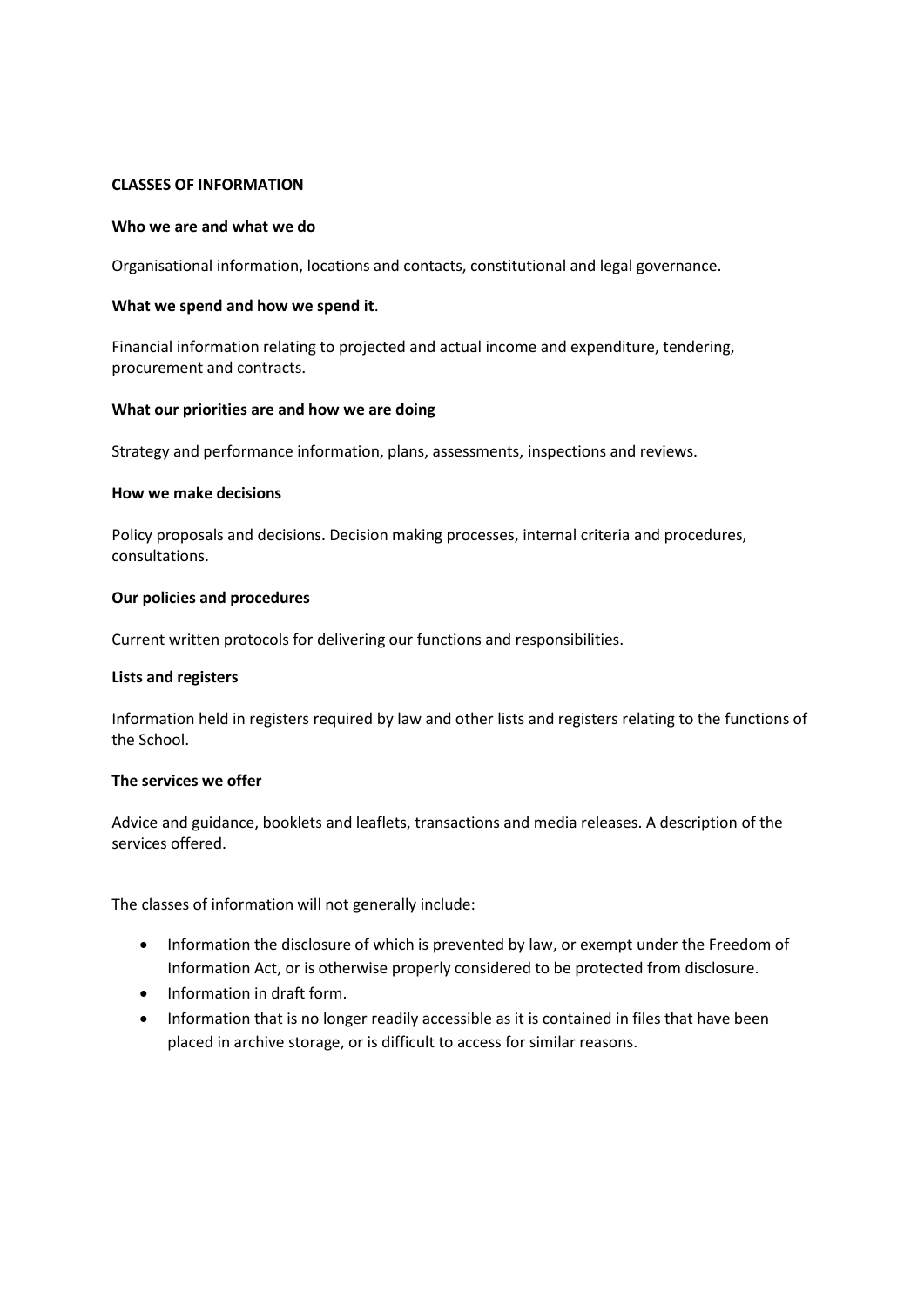# **THE METHOD BY WHICH INFORMATION PUBLISHED UNDER THIS SCHEME WILL BE MADE AVAILABLE**

The School will clearly indicate to the public what information is covered by this scheme (see the separate Guide to Information) and how it can be obtained.

Where it is within the capability of the School, information will be provided on the School's website. Where it is impracticable to make information available on the website or when an individual does not wish to access the information by the website, the School will indicate how information can be obtained by other means and provide it by those means.

In exceptional circumstances some information may be available only by viewing in person. Where this manner is specified, contact details will be provided. An appointment to view the information will be arranged within a reasonable timescale.

Information will be provided in the language in which it is held or in such other language that is legally required. Where the School is legally required to translate any information, it will do so.

Obligations under disability and discrimination legislation and any other legislation to provide information in other forms and formats will be adhered to when providing information in accordance with this scheme.

## **CHARGES WHICH MAY BE MADE FOR INFORMATION PUBLISHED UNDER THIS SCHEME**

The purpose of this scheme is to make the maximum amount of information readily available at minimum inconvenience and cost to the public. Charges made by the School for routinely published material will be justified and transparent and kept to a minimum.

Material which is published and accessed on the School's website will be provided free of charge.

Charges may be made for information subject to a charging regime specifies by Parliament.

Charges may be made for actual disbursement incurred, such as:

- photocopying
- postage and packing
- the costs directly incurred as a result of viewing information

Charges may also be made for information provided under this scheme where they are legally authorised, they are in all the circumstances, including the general principles of the right of access to information held by public authorities, justified and are in accordance with a published schedule or schedules of fees which is readily available to the public.

Charges may also be made for making datasets (or parts of datasets) that are relevant copyright works available for re-use. These charges will be in accordance with the terms of the Re-use of Public Sector Information Regulations 2015, where they apply, or within regulations made under section 11B of the Freedom of Information Act, with other statutory powers of the public authority (the School).